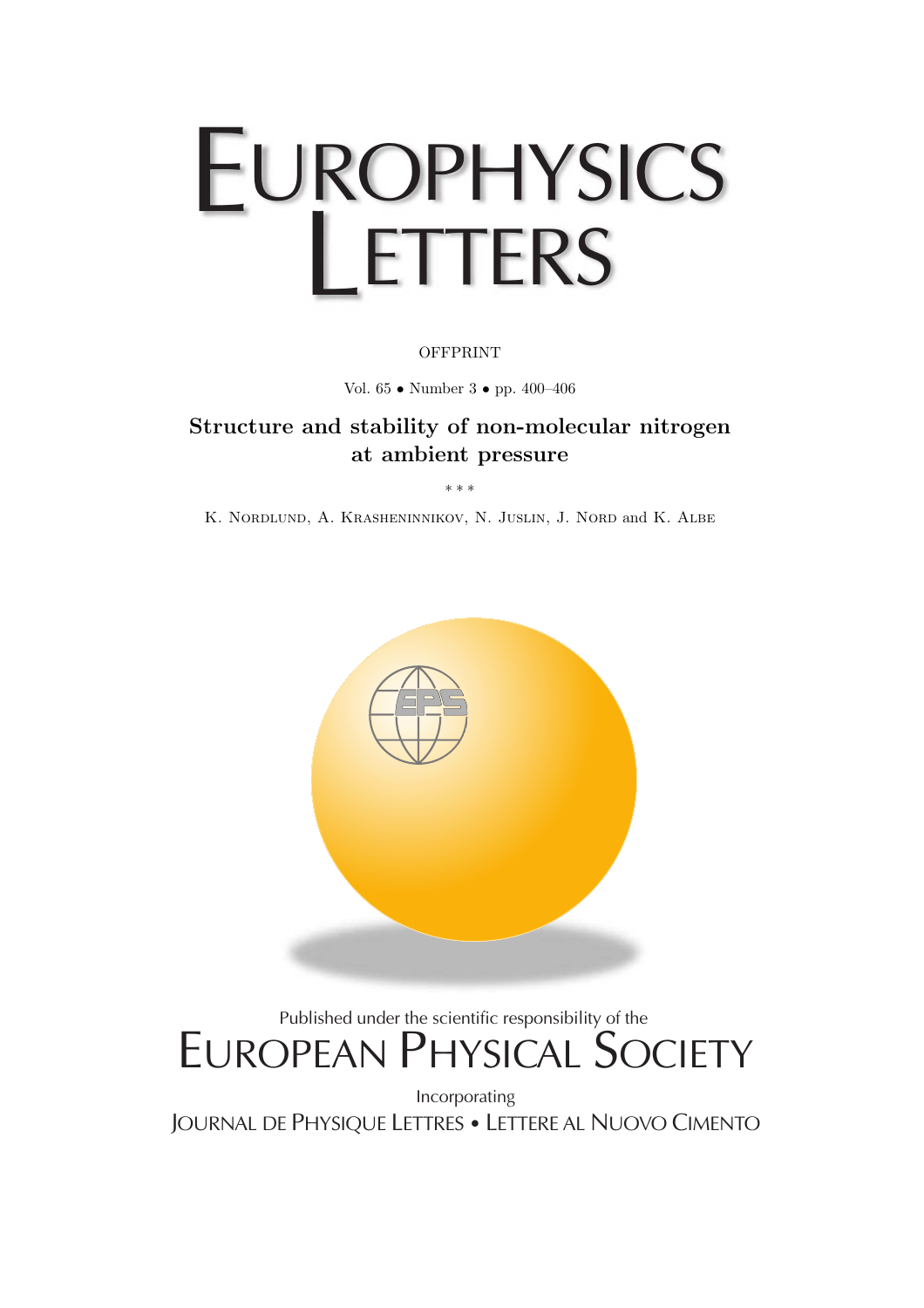|                                                                                                                                                                                                       | EUROPHYSICS<br>LETTERS                                                                                                                                                                                                                                                                                                          |
|-------------------------------------------------------------------------------------------------------------------------------------------------------------------------------------------------------|---------------------------------------------------------------------------------------------------------------------------------------------------------------------------------------------------------------------------------------------------------------------------------------------------------------------------------|
| <b>Editor-in-Chief</b><br>Prof. H. Müller-Krumbhaar<br>IFF Theorie 3 - Forschungszentrum Jülich<br>D-52425 Jülich - Germany<br>h.mueller-krumbhaar@fz-juelich.de<br><b>Staff Editor: Edith Thomas</b> | Taking full advantage of the service on Internet,<br>please choose the fastest connection:<br>http://www.edpsciences.org<br>http://edpsciences.nao.ac.jp<br>http://edpsciences-usa.org<br>http://www.epletters.ch                                                                                                               |
| Editorial Director: Angela Oleandri                                                                                                                                                                   | Europhysics Letters, European Physical Society, 34 rue M. Seguin, 68060 Mulhouse Cedex, France<br>Director of publication: Jean-Marc Quilbé                                                                                                                                                                                     |
| Publishers: EDP Sciences S.A., France - Società Italiana di Fisica, Italy                                                                                                                             |                                                                                                                                                                                                                                                                                                                                 |
| 17 National Physical Societies/Institutes.                                                                                                                                                            |                                                                                                                                                                                                                                                                                                                                 |
| several sections of the physics community.<br>international readership.                                                                                                                               | Europhysics Letters aims to publish short papers containing non-trivial new results, ideas, concepts,<br>experimental methods, theoretical treatments, etc. which are of broad interest and importance to one or<br>Europhysics letters provides a platform for scientists from all over the world to offer their results to an |
| <b>Subscription 2004</b>                                                                                                                                                                              |                                                                                                                                                                                                                                                                                                                                 |
| 24 issues - Vol. 65-68 (6 issues per vol.)<br>ISSN: 0295-5075 - ISSN electronic: 1286-4854                                                                                                            | Institution/Library:                                                                                                                                                                                                                                                                                                            |
| 1678€<br>$\bullet$ France & EU                                                                                                                                                                        | Name:                                                                                                                                                                                                                                                                                                                           |
| (VAT included)<br>• Rest of the World<br>1678€<br>(without VAT)                                                                                                                                       | Position: $\ldots \ldots \ldots \ldots \ldots \ldots \ldots \ldots$<br>Address:                                                                                                                                                                                                                                                 |
| Payment:                                                                                                                                                                                              |                                                                                                                                                                                                                                                                                                                                 |
| □ Check enclosed payable to EDP Sciences                                                                                                                                                              |                                                                                                                                                                                                                                                                                                                                 |
| $\Box$ Please send me a pro forma invoice                                                                                                                                                             | ZIP-Code:                                                                                                                                                                                                                                                                                                                       |
| Credit card:                                                                                                                                                                                          |                                                                                                                                                                                                                                                                                                                                 |
| $\Box$ Visa $\Box$ Eurocard $\Box$ American Express                                                                                                                                                   |                                                                                                                                                                                                                                                                                                                                 |
| Valid until: $  \cdot   \cdot  $                                                                                                                                                                      | E-mail:                                                                                                                                                                                                                                                                                                                         |
| Card No:<br>,,,,,,,,,,,,,,,,,                                                                                                                                                                         | Signature:                                                                                                                                                                                                                                                                                                                      |

**Order through your subscription agency** or directly to EDP Sciences: 17 av. du Hoggar • B.P. 112 • 91944 Les Ulis Cedex A • France Tel. 33 (0)1 69 18 75 75 Fax 33 (0)1 69 86 06 78 subscribers@edpsciences.org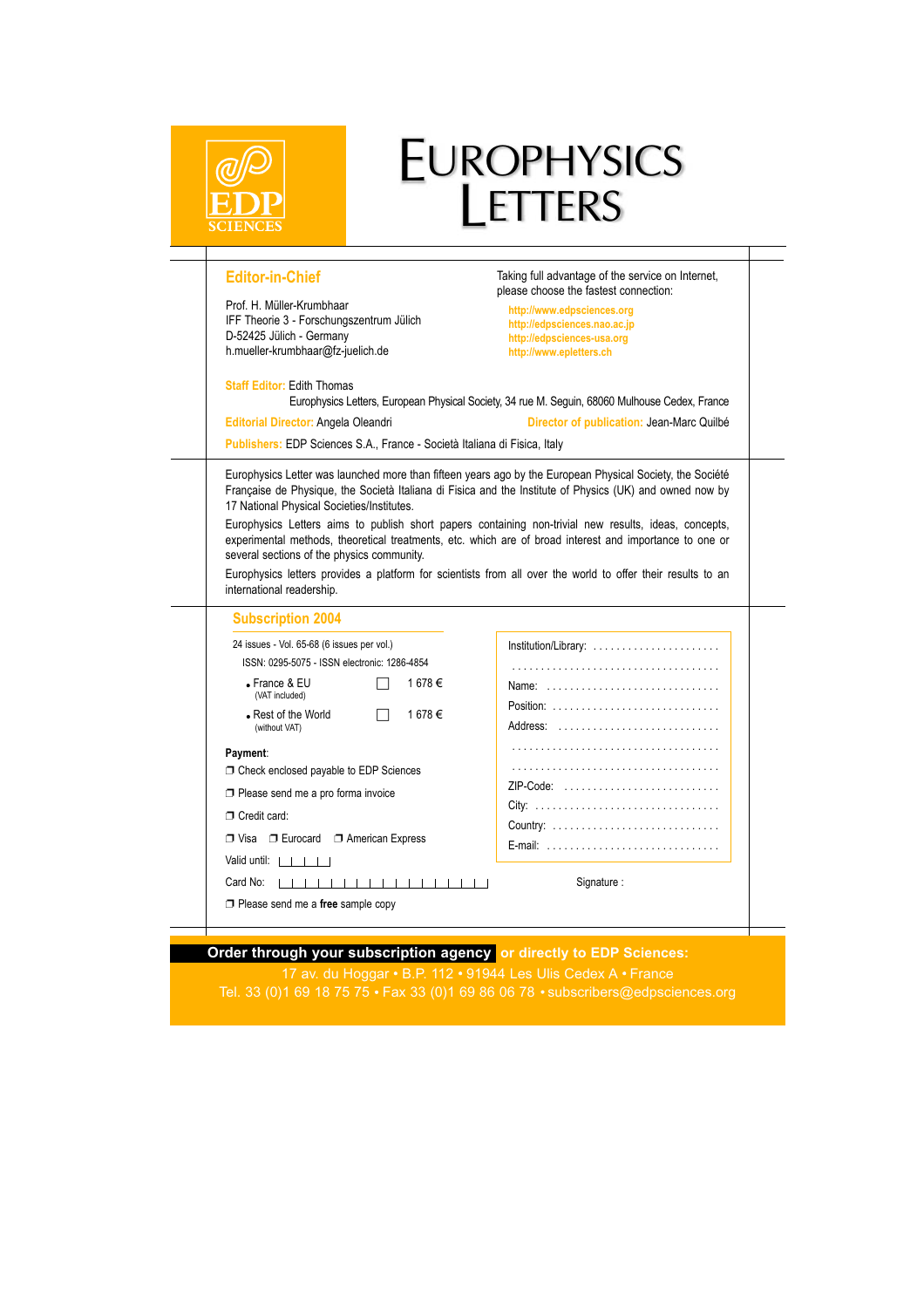## **Structure and stability of non-molecular nitrogen at ambient pressure**

K. NORDLUND<sup>1</sup>(\*), A. KRASHENINNIKOV<sup>1</sup>, N. JUSLIN<sup>1</sup>, J. NORD<sup>1</sup> and K. ALBE<sup>2</sup> <sup>1</sup> *Accelerator Laboratory, University of Helsinki - P.O. Box 43, FIN-00014, Finland* <sup>2</sup> Institut für Materialwissenschaft, TU Darmstadt *Petersenstr. 23, D-64287 Darmstadt, Germany*

(received 10 June 2003; accepted in final form 20 November 2003)

PACS. 81.05.Zx – New materials: theory, design, and fabrication. PACS. 61.43.Bn – Structural modeling: serial-addition models, computer simulation.

**Abstract.** – Non-molecular solid nitrogen, metastable even at zero pressure and low temperature, was recently manufactured by Eremets et al. (Nature, **411** (2001) 173) and investigated with respect to its pressure stability. In this study we present analytical potential moleculardynamics simulations that allow reproducing all the stages of the experiment. The bonding structure and energetics of the N polymeric state obtained from the dynamical simulations are verified to be reasonable using a plane-wave ab initio method. We predict that the metastable low-pressure phase has predominantly 3-folded bonded atoms in a disordered configuration. The energy accumulated in the metastable phase is about  $1 \frac{eV}{\text{atom}}$ .

*Introduction. –* Recent high-pressure experiments [1–3] demonstrated the existence of a non-molecular solid phase of nitrogen which was metastable at ambient pressure and temperatures of  $100 \text{ K}$  and below. This breakthrough confirmed theoretical predictions  $[4-11]$  that non-molecular nitrogen could exist and potentially be used for energy storage, thus opening new routes to the development of ecologically clean high-energy density materials. However, it is not clear yet what the detailed atomic structures of the phases observed are. Besides this, knowing the amount of energystored and understanding the phase transition mechanisms are indispensable for further progress in this field.

Density-functional theory (DFT) calculations [4–8] have outlined the most probable nitrogen solid-state structures which should appear under high pressure. Theyhave also predicted a considerable hysteresis effect [4] upon removing pressure and explained the existence of the potential barriers along paths to dimerization at atmospheric pressure [6]. However, these methods are too computationally expensive for dynamic simulations of the system behavior. Thus, they cannot be used for studying the time scales and pathways of phase transitions, *e.g.*, the mechanisms of energy release from the system upon local heating and shock waves or behavior at the gas-solid interface.

At the same time, an analytical molecular-dynamics (MD) model, parametrized from the results of the DFT calculations on manydifferent phases of nitrogen, can retain the essential characteristics of the DFT description of the phases, yet also describe phase transitions by dynamical simulation of the atom behavior in a wide range of temperatures and pressures. Since MD models enable one to simulate systems composed of thousands of atoms, an analytical potential model would be a powerful tool to study realistic systems with defects, both in and out of equilibrium.

<sup>(</sup>∗) E-mail: kai.nordlund@helsinki.fi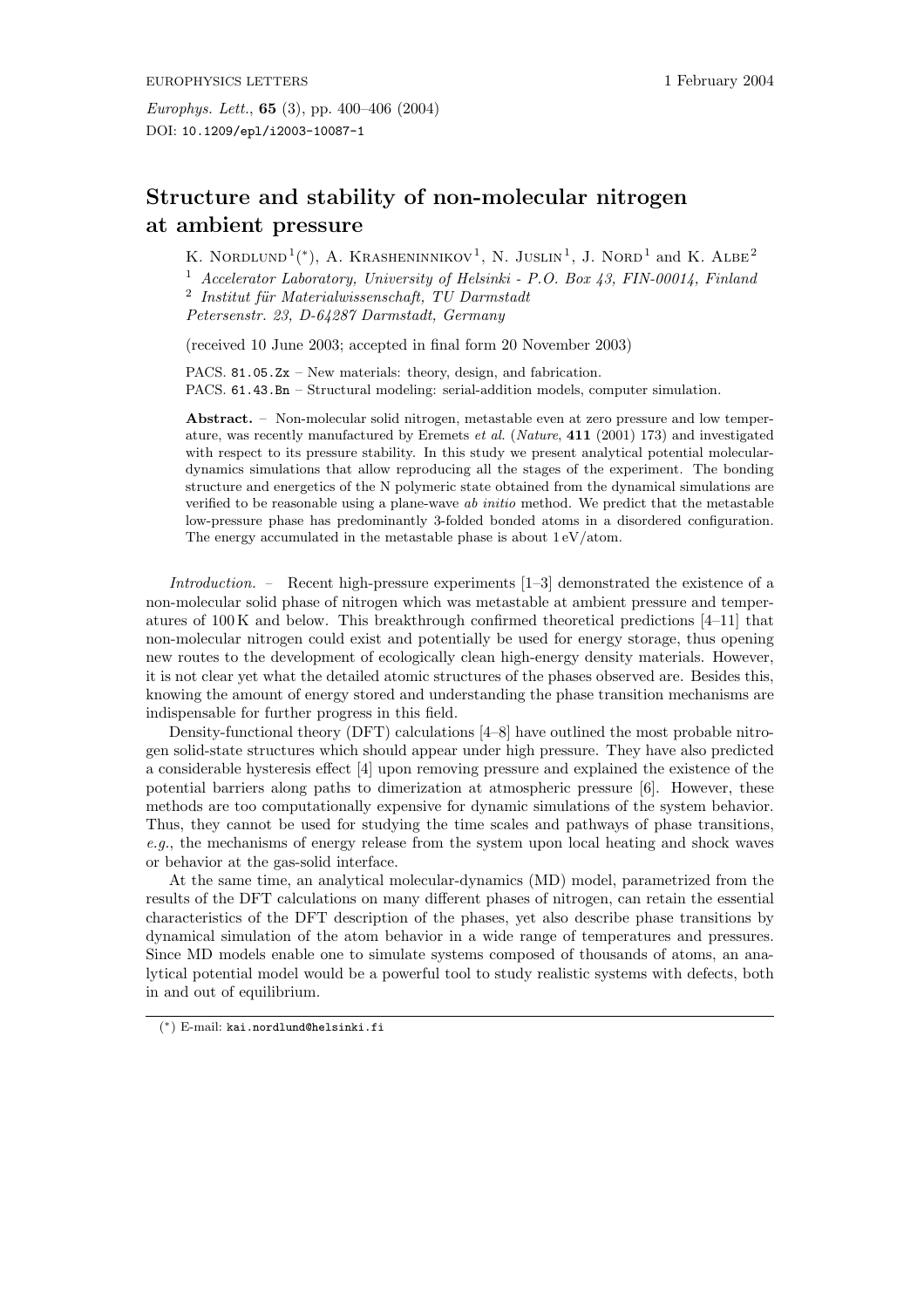In this letter, we first describe the parametrization of such a potential and then present molecular-dynamics simulations that reproduce all the essential stages of the experiment [1]: the formation of a high-pressure solid phase, its stability at zero pressure and  $100 \text{ K}$ , and its subsequent decomposition on heating. Based on the simulations, we describe what the atomic structure is in each phase, and how the bonding states evolve during all the phase transitions involved. In particular, we show that the phase which is stable at zero pressure is a disordered, polymer-like phase with predominantly 3-fold bonded atoms. We also use plane-wave DFT calculations of the final polymeric phase obtained from the MD calculations to verifyits stabilityand calculate a more accurate estimate on the accumulated energy.

*Method. –* To simulate phase transitions in a material with atomic-scale computer simulations, one needs an interatomic potential that describes variations of the local atomic environment and therefore allows to reproduce energyand structure of different phases correctly. Developing such a potential for nitrogen is a challenging task, because at ambient pressure the lowest-energyconfiguration for nitrogen is the dimer. The bond-order concept and a Tersoff-Brenner functional form [12–14] have proved to be well suited for developing interatomic potentials capable of describing a wide range of bonding structures correctly[12,15]. We have developed an interatomic bond-order potential for N [16]. The potential was fit to the dimer, diamond, simple cubic, body-centered cubic (bcc), and face-centered cubic (fcc) phases of nitrogen, giving a reasonable description of all of these phases, and care was taken to ensure that the potential trulygives the dimer as the ground state. A detailed discussion of the potential fit and its transferabilityare given in ref. [16].

To test the potential on systems intermediate between the gaseous and bulk phases, we now checked the energetics of the putative nitrogen cluster cubane  $N_8$ , which is one of the most studied small N clusters  $[9-11]$ . Our simulations indicate that the cluster is metastable with an accumulated energy of  $1.8 \text{ eV}$ /atom, which is in good agreement with the results of *ab initio* calculations  $[9-11]$  (from 1.5 to 2.6 eV, depending on the method used).

To simulate phase transitions on an atomic scale, we used a molecular-dynamics [17] simulation code designed byus for efficient simulation of large-scale systems [18, 19]. Unless otherwise mentioned, periodic boundaryconditions were used in all dimensions to model a system without free surfaces. The Berendsen method [20] was used for the temperature and orthogonal cell pressure control [21]. To ensure that the time constants used in this method do not affect the qualitative results obtained, we repeated all central simulation stages with time constants varying by more than one order of magnitude.

A bonding analysis was employed to characterize the system state. In our bonding analysis, a bond was counted as 1 if it was inside the lower cutoff distance  $R_{\text{cut}} - D_{\text{cut}}$  defined by the potential cutoff function [15] and as a fractional bond with a value ranging from 1  $R_{\text{cut}} - D_{\text{cut}}$ to 0 at  $R_{\text{cut}} + D_{\text{cut}}$ , as given by the cutoff sine function of the potential (eq. (3) in ref. [22]).

When during any given processing stage the bonding statistics did not change any more, the system was judged to have reached equilibrium.

*Results and discussion. –* We first created a high-pressure phase of solid nitrogen by raising our simulation cell with 1024 atoms (arranged as a gas with 512 nitrogen dimers with random positions and random velocities) under different high pressures and equilibrating it until the bonding structure stabilized. Below 600 GPa, the system remained in molecular dimers. At 700 GPa the sample transformed into a high-coordinated structure, both at 300 and 450 K, although a small number of dimers remained over the limited time scale of the simulation. At higher pressures,  $\sim 1000$  GPa, the transition became complete in the time frame used (up to 3 nanoseconds). There was no significant difference between the 300 and 450 K states. The average coordination in these structures is about 11. The pressure at which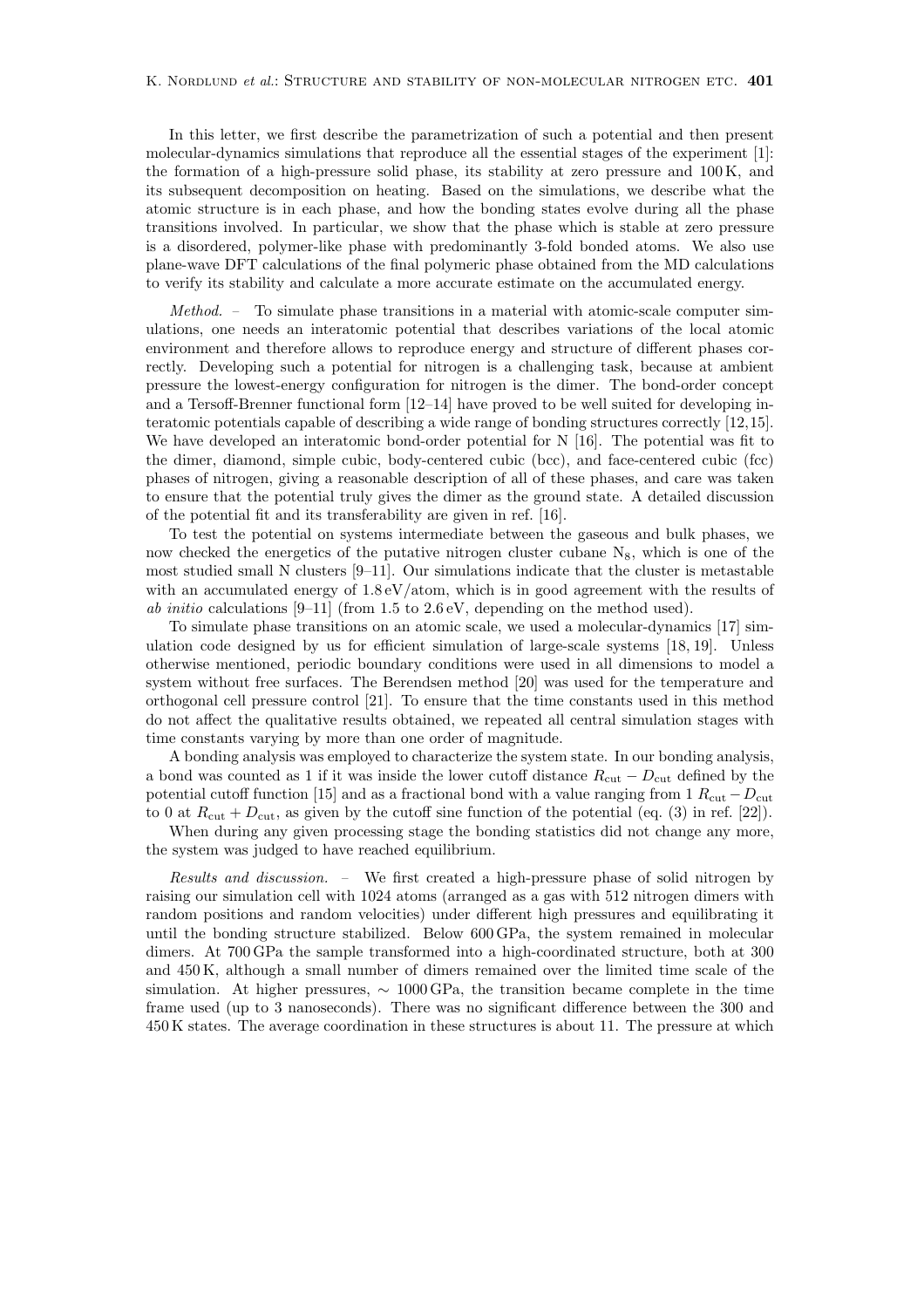

Fig.  $1 - a$ ) Evolution of coordination states during relaxation and heating of non-molecular nitrogen. "Z" denotes the coordination number of atoms as defined by the potential energy function. a) Evolution of bonding states during relaxation of pressure from 1100 GPa to 0 GPa. b) Evolution of bonding states when the metastable low-coordinated nitrogen state is heated up to 1500 K with no free surfaces.

we observe the transition,  $P_T \sim 600$  Gpa, is higher than the transition pressure observed experimentally. This is because analytical bond-order potentials of the type used here tend to overestimate transition barriers because of the shape and short range of the cutoff function [23]. In this particular case, we examined broadening of the cutoff and found that *e.g.* when the cutoff range is increased from  $\pm 0.2 \text{ Å}$  to  $\pm 0.4 \text{ Å}$  the transition pressure is lowered from about 700 GPa to 300 Gpa. Because the transition involves atoms moving over barriers at elevated temperatures, however, this does not reflect a problem in the description of the equilibrium configuration reached when the transition is complete. Indeed, even with the different cutoffs the structure of the high-pressure phase was similar as with the original one.

We analyzed one of the high-pressure structures (the one produced at 300 K and with 1100 Gpa) in greater detail. The average coordination (counting onlynearest-neighbour bonds) was 11, but the bonding states varied between 9 and 12. The angles between the bonds showed peaks at about  $60°$ ,  $90°$ ,  $110°$  and  $145°$  which are fairly close to the angles between bonds in perfect bcc and fcc, but not in the simple cubic structure. Hence the state appears to be a disordered phase near a close-packed state, but one which cannot clearlybe identified as either fcc or bcc. This result originates from the fact that, although the bcc phase is lower in energythan fcc in our model, the difference is small, onlyabout 0.2 eV. Thus it is not surprising that the system remains disordered and that the average coordination approaches that of fcc (12) under the high pressures used. Notice that the optical data [2] provide evidence that the experimentally observed high-pressure nitrogen phase is indeed amorphous.

We then relaxed this high-pressure phase carefully to low temperatures and zero pressure, as done in the experiments of Eremets *et al.* [1]. The temperature was first cooled to 100 K, and subsequently the pressure relaxed over times up to several nanoseconds to zero pressure, keeping the temperature constant. The evolution of the system during the relaxation is illustrated in fig. 1a), which shows the number of atoms with coordination  $Z$  as a function of time. We see that the system first relaxes through a large number of intermediate bonding configurations from  $Z \approx 11$  down to  $Z = 6$ . After this, when the pressure was about 20 GPa, a transition to a predominantly3-fold coordinated structure begins, which then remained stable for the remainder of the runs, over several nanoseconds. We observed the same transition path in several different pressure relaxation runs. The final structure consisted of atoms with coordinations 2–5 [24].

The fact that the progression to lower bonding states goes steadily in our simulation also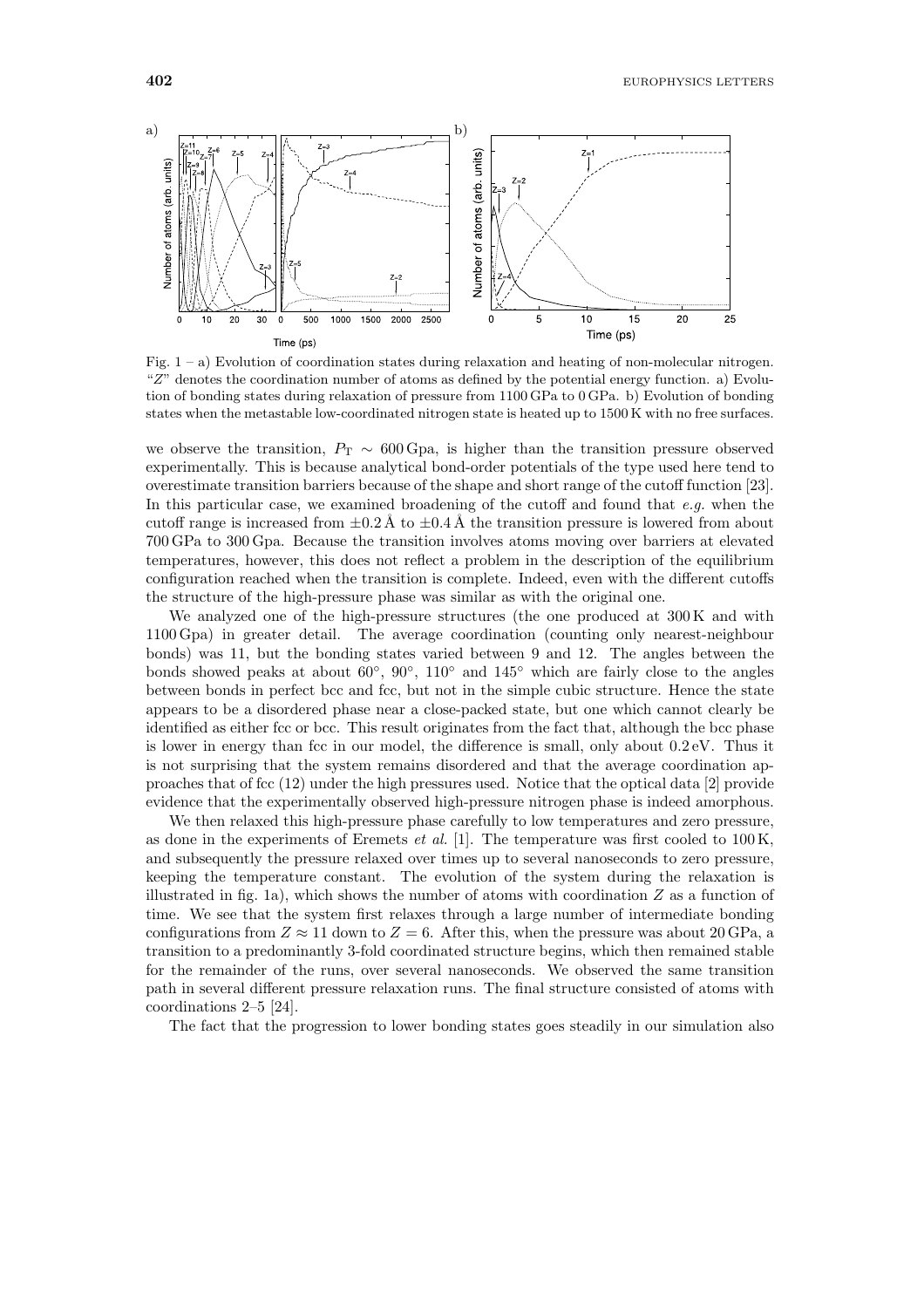

Fig. 2 – Structure of low-coordinated  $(Z = 3-4)$  nitrogen at ambient pressure at 100K produced by our simulations. a) Ball-and-stick image showing atom positions and bonds between them. The figure shows a slice with about half the thickness and height of the entire cell of 1024 atoms. Bonds connecting to atoms outside the drawing area or over the periodic boundary on the left and right sides are not shown. b) Pair correlation function  $g(r)$ . c) Angles between bonds shorter than 2.3 Å.

indicates that there are no strong transition barriers between the high-coordinated phases, at least when the system is disordered.

When the system reaches the lower-coordinated structures, diamond-like states with  $Z = 4$ and the many polymeric configurations with  $Z = 3$  [6], it finds a disordered state with 3 as the predominant coordination. This is not surprising in comparison with other group-V elements, phosphorus and arsenic, which are known to have several low-coordinated configurations close in energy[25]. Since the DFT calculations show that there are manypossible low-coordinated structures close in energy for N as well  $[5-7]$ , it is quite reasonable that the nitrogen structures tend to be in disordered states.

The final zero-pressure structures had potential energies of about −2*.*7 eV*/*atom (to be compared with the dimer ground-state energyof −4*.*9 eV*/*atom) and densities of about  $0.12$  atoms/ $\AA^3$ . But here we have to raise a note of caution. Different test parametrizations of our potential gave quite different energies for the polymeric nitrogen phase, even though they gave similar polymeric structures and densities. Hence our analytical model can be considered to be reliable in predicting the structure of the polymeric phase, but not in predicting the exact accumulated energy. Our DFT calculations (see below) give a more reliable estimate of the accumulated energy. The atomic structure is illustrated in fig. 2a). The pair correlation function shows a distinct first-nearest-neighbour peak between 1.5 and 1.9 Å, with no bonds with lengths between  $1.95-2.3 \text{ Å}$  (fig. 2b). The height of the second-nearest-neighbour peak is enhanced by the tendency of the potential formalism to shun bonds in the cutoff range,  $2.0-2.4$  Å. Hence the true second-nearest peak can be expected to be broader and extend more into the range below  $2.3 \text{ Å}$ .

The angles between the bonds (analyzed by counting the nearest-neighbour bonds shorter than 1.95 Å only) had one distinct peak between  $85^{\circ}$  and  $100^{\circ}$ . The three-fold coordinated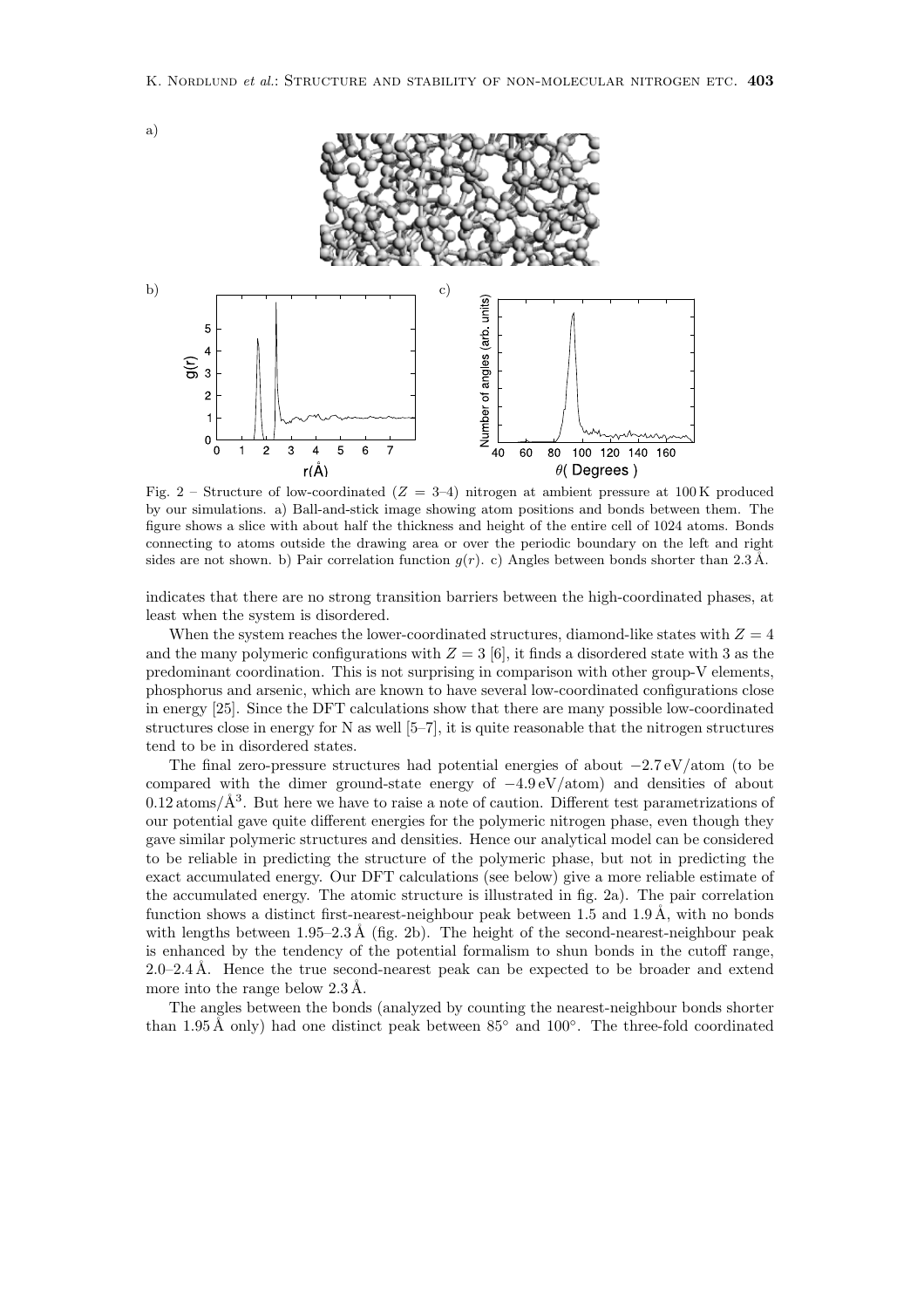

Fig. 3 – Isometric plot of the electron density of the polymeric nitrogen state obtained using the CASTEP [27, 28] plane-wave basis set DFT code.

structures which are found to be low in energyin the DFT calculations of ref. [6] have bond angles between 95◦ and 105◦, which is well in line with our result (note that our potential is not fitted to anyof the polymerlike structures, so this indeed is a true prediction). Hence we find that the polymeric nitrogen does have clear short-range order, but is missing long-range order.

We also performed a ring analysis [26] on the topological network formed by the bonds between the atoms in the polymeric nitrogen. In a structure with 1024 atoms we found 7 3-membered rings, 220 4-membered rings, 122 5-membered rings, 111 6-membered rings and 101 7-membered rings. The fact that 4-membered rings clearlydominate is of course related with the observation that many bonds have angles around  $90°$ . It is also well in line with the DFT prediction that the cubic structure cubane (see above) is relatively stable.

In order to check the stability and energetics of the zero-pressure empirical-potential structures, we carried out *ab initio* calculations for a small system composed of 100 nitrogen atoms. This cell was first manufactured with the analytical potential starting from a 50 dimer gas using the same pressure and thermal treatment as for the larger 1024 atom system. We checked that the 100 atom cell had similar bonding structure as the larger one. We then employed the plane-wave basis set code CASTEP [27, 28] implementing DFT and the Generalized Gradient Approximation (GGA) for exchange and correlation as developed by Perdew and Wang [29]. Standard ultrasoft pseudopotentials (USP) were used, since theyrequire much lower-energy cutoff for first-row elements than norm-conserving pseudopotentials. A kinetic energycutoff of 300 eV was found to converge the total energyof the system to at least 0.05 eV. Even better accuracywas achieved with respect to the *k*-point sampling of the Brillouin zone. We did not perform simulations with a higher accuracy because this accuracy was sufficient for estimating the energy difference between the phases and calculating the system geometry. Calculations of the nitrogen dimer energywith the above-mentioned parameters gave 10.1 eV (with account for spin-polarization energyof single N atoms [30]) which is in good agreement with the experimental value of 9.9 eV.

We first relaxed the system to the ground state while keeping the box size fixed, then relaxed the system again with the box size optimization. The amorphous nitrogen network proved to be stable at zero pressure, although the linear box size increased by10%. Of course, a different interaction model gave slightly different bond lengths and angles, but the overall root-mean-square atom displacement was less than  $0.08 \text{ Å}$ , which means that the geometry remained essentiallythe same after the relaxation and that the analytical potential indeed gives a reliable structure, as argued above. We also calculated the energydifference between the polymeric and dimer phases. The accumulated energy proved to be 1.1 eV*/*atom.

Figure 3 shows an isometric plot of the electron density. It is evident that the zero-pressure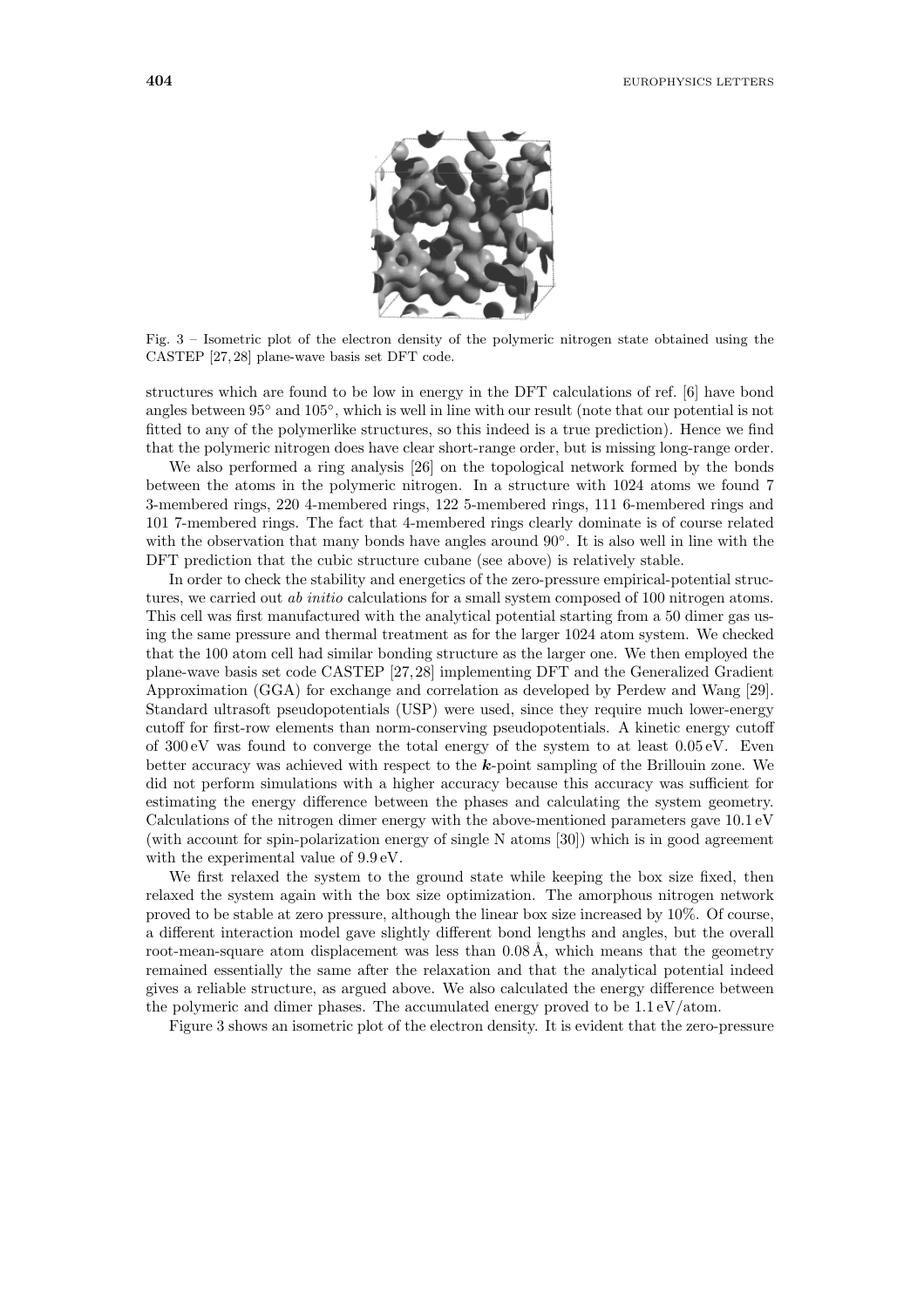system is a random network of polymeric chains of nitrogen atoms, not just a collection of weakly interacting dimers. Thus, *ab initio* simulations confirm that the structures predicted byour empirical-potential simulations are metastable.

Having found a low-coordinated metastable state, we proceeded to examine its stability on heating. Experimentally, it was observed that the phase produced at 10 GPa decomposed on heating above  $175K$  (ref. [1]). We first heated the phase using periodic boundaries in all directions to prevent surface effects, and monitored the evolution of bonding states. The system decomposed by successive progression into lower bonding states, until finally ending up in dimers. This is illustrated in fig. 1b) for 1500 K. After  $\sim$  10 ps, the breakup rate of atoms with coordination *Z >* 1 decreases because some remain in free molecules with more than 2 atoms. Unless the internal energyof these is enough to cause dissociation, theycan onlybreak up after collisions with other molecules. This process will occur over much longer time scales than those used here. The behaviour at other temperatures is similar, but the time scale is of course different.

Although we found before that there is some uncertainty in the energy scale of the analytical model, it is not computationally feasible to calculate the breakup time from the electronic-structure calculations. Since the structure is disordered, it is not practical to do a static calculation of the transition barrier, and a dynamic MD calculation over long time scales is not tractable in the electronic-structure calculation. Hence to obtain at least a rough estimate of the transition barrier, we used our analytical MD modeling. We repeated the heating simulations in the temperature range  $900-2000$  K, measuring the decomposition as the time *t* from the beginning of the simulation until 80% of the atoms were in dimers at each temperature. We obtained a very good fit of the function  $t = t_0 \exp[E_A/k_B T]$  into the data, with  $t_0 = 71$  fs and  $E_A = 0.63$  eV. Here  $k_B$  is Boltzmann's constant and T the temperature.

We also examined how the presence of a free surface affects the breakup of the metastable state. To this end, we first constructed a polymer phase as described above with no free surfaces, then opened up 1 or 6 free surfaces. We constructed one cell with 4096 atoms and one free surface (with atoms at the opposite end held fixed), and another with 8192 atom in a cubic cluster which had free surfaces in all 6 directions. At low temperatures ( $T \ll 1000 \,\mathrm{K}$ ) the structures were stable over nanosecond time scales. Both systems decomposed at high temperatures rapidly by formation of dimers both on the surfaces and in bubbles inside, which eventually made the system explode. The evolution of bonding states was qualitatively similar to that in fig. 1b), *i.e.* the dissociation occurred via triply and doubly bonded states. But the rate of decomposition was roughly two orders of magnitude faster than in those with no free surfaces.

Since the dissociation of the N polymeric state occurs by the breaking of chemical bonds with a well-defined energy, it is justifiable to extrapolate the breakup time to lower temperatures. Thus, we obtain for the decomposition time of the system with no free surfaces a lifetime of the order of 1 ms at room temperature, and 1 dayat 175 K. In an experimental system, however, it is possible that surfaces where the N can outgas more easily are present. As indicated in our simulations with a free surface, the decomposition could then occur orders of magnitude faster. Since we do not know what kinds of surfaces or interfaces are present in the experimental setup, the values given for the lifetime in a system with no free surfaces should be regarded as an upper limit. Still, our decomposition simulations clearlyshow that the metastable, low-coordinated nitrogen we observe in our simulations can (at least under suitable containment) be stable over macroscopic time scales at low temperatures, in agreement with the experimental observations [1].

*Conclusions. –* Using an analytical simulation model parametrized on density-functional theorycalculations of different bonding states of nitrogen, we have described the atom-level